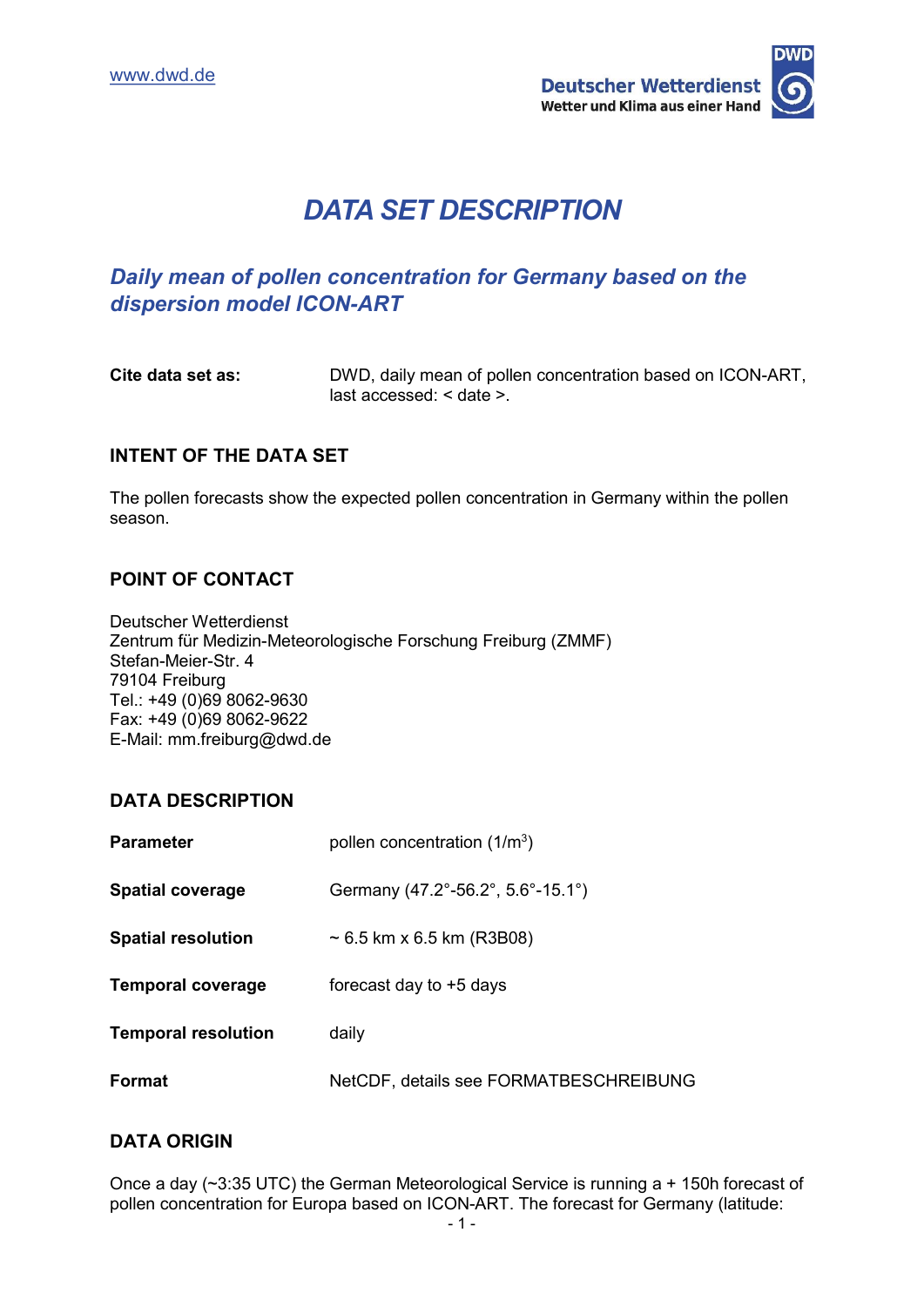

47.2° - 56.2° and longitude: 5.6° - 15.1°) is provided in form of daily mean pollen concentrations on opendata.dwd.de. The forecasts are available exclusively during the respective pollen season.

Following pollen species are currently available:

| Name           | Latin name *  | <b>Saison</b><br>[day of year] | <b>Start and end</b><br>of the season |
|----------------|---------------|--------------------------------|---------------------------------------|
| Alder          | <b>Alnus</b>  | $1 - 146$                      | Jan, 1 – May, 26                      |
| Birch          | <b>Betula</b> | $1 - 146$                      | Jan, 1 – May, 26                      |
| <b>Grasses</b> | Poaceae       | $60 - 305$                     | Mar, 1 – Nov, 1                       |
| Ragweed        | Ambrosia      | $213 - 280$                    | Aug, $1 - Oct$ , $7$                  |

\* The names highlighted in bold are used as variable names in the NetCDF format.

The corresponding meteorology can be used by ICON-EU (00 UTC model run): <https://opendata.dwd.de/weather/nwp/icon-eu/grib/00/>

# **CONSIDERATIONS FOR APPLICATIONS**

When using these forecasts, it should be noted that they are the subject of intensive research and further development. The predictions are not suitable for clinical studies.

# **FORMAT DESCRIPTION**

Data are available on a regular lat/lon grid in NetCDF format. Header of NetCDF:

dimensions:

```
 time = UNLIMITED ; // (6 currently)
        bnds = 2;
        longitude = 153 ;
        lattice = 145;
variables:
         int time(time) ;
                 time:standard_name = "time" ;
                 time:long_name = "time" ;
                time: bounds = "time_bnds" ;
                 time:units = "hours since 1900-01-01 00:00:00.0" ;
                 time:calendar = "gregorian" ;
                 time:axis = "T" ;
         double time_bnds(time, bnds) ;
         float longitude(longitude) ;
                 longitude:standard_name = "longitude" ;
                 longitude:long_name = "longitude" ;
                longitude:units = "degrees east" ;
                 longitude:axis = "X" ;
         float latitude(latitude) ;
                latitude: standard name = "latitude" ;
                latitude: long name = "latitude" ;
                latitude: units = "degrees north" ;
                 latitude:axis = "Y" ;
         float POAC(time, latitude, longitude) ;
                 POAC:_FillValue = -32767.f ;
                POAC:\text{missine value} = -32767.f
                POAC:cell methods = "time: mean" ;
                POAC:units = "1/m^3" ;
```